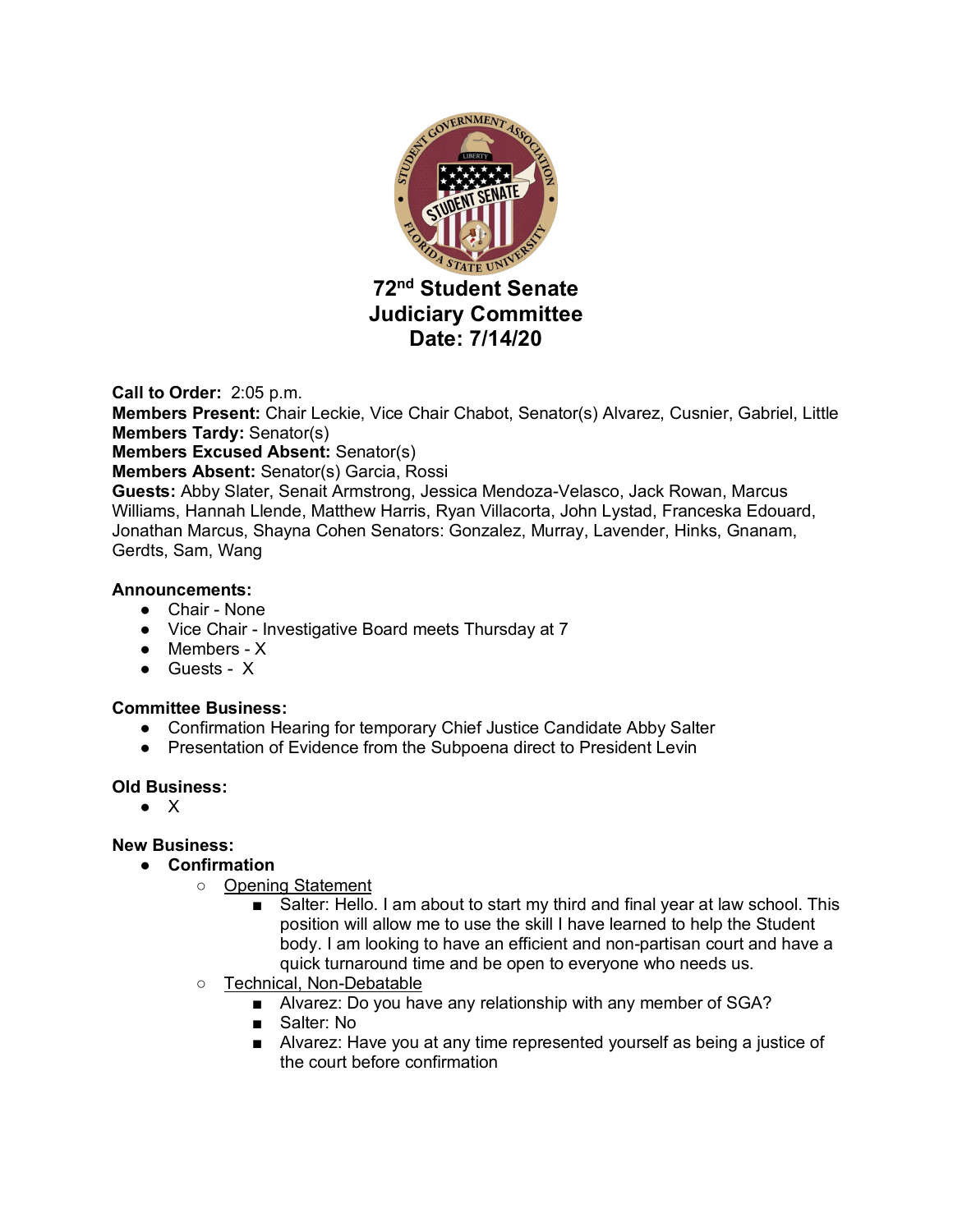- Salter: Yes, I wrote a memorandum at the request of Student Body President Levin and ask what I should put in the from designation and he responded "temporary Chief Justice"
- Questions related to position, experience, or future goals
	- Alvarez: A previous issue in the court with the chief justice was that he had to recuse himself from many cases due to involvement with RSOs Do you foresee any conflicts that would cause yourself to do this?
	- Salter: No. I am a member of the Student Bar Association but otherwise no association. And I went to UCF for my undergrad so no affiliation with RSOs
	- Alvarez: He made many appointments by designations for vacancies in which people served for a year. If you are placed in this position, what would be your interpretation of this?
	- Salter: Short-term because this is a big deal. I would want to avoid that as much as possible seeing the importance of the Judicial Branch. I would try doing this in the first place
	- Alvarez: The most common types of cases tend to be appeals from elections violation, which tend to be repeats of violations from previous cases. Do you believe that the court would be in order to deny certiorari?
	- Salter: That is hard to answer as each case may be unique and have different facts in each case.
	- Cusnier: Do you know of any cases currently before the court?
	- Salter: Only from what was spoken in the last senate meeting.
	- Cusnier: Are there any cases where you would have to recuse yourself due to moral reasons?
	- Salter: I do not foresee this
	- Little: Can you describe a past situation in which your morals were compromised and how did you deal with that?
	- Slater: Thankfully nothing has come up. But in my job confidentiality is kept in every case.
	- Alvarez: What is your current understanding of our Student body Statutes and other documents?
	- Salter: Most of what I have gone through is what is entailed in my position.
	- Alvarez: In 510.B2 refers to the leave of absences of the judicial branch and states the chief shall not take a leave of absence, related to the summer session, do you think it is legally permissible for the senate to be considering you now rather than through an official presidential nomination?
	- Salter: That is something I looked into and found legally permissible. I wish that this temporary stuff was brought to the Senate earlier. However, in the constitution, it says a justice serves until they graduate, resign of are impeach. So since Chief Justice Keller has graduated he is released from the court. This will need to be addressed in the future, and I hope to do this in the spring with Judiciary should I be appointed permanently.
	- Alvarez: 510 also states it supposed to be the chief justice who makes summer nominations, since the previous chief graduated, to that end how can we be inline to consider you and associate justices?
	- Salter: Part of me wants to say that we shouldn't be considering these appointments as I can see it both ways. Part of it is if he has been released then why should we appoint them and it comes down to the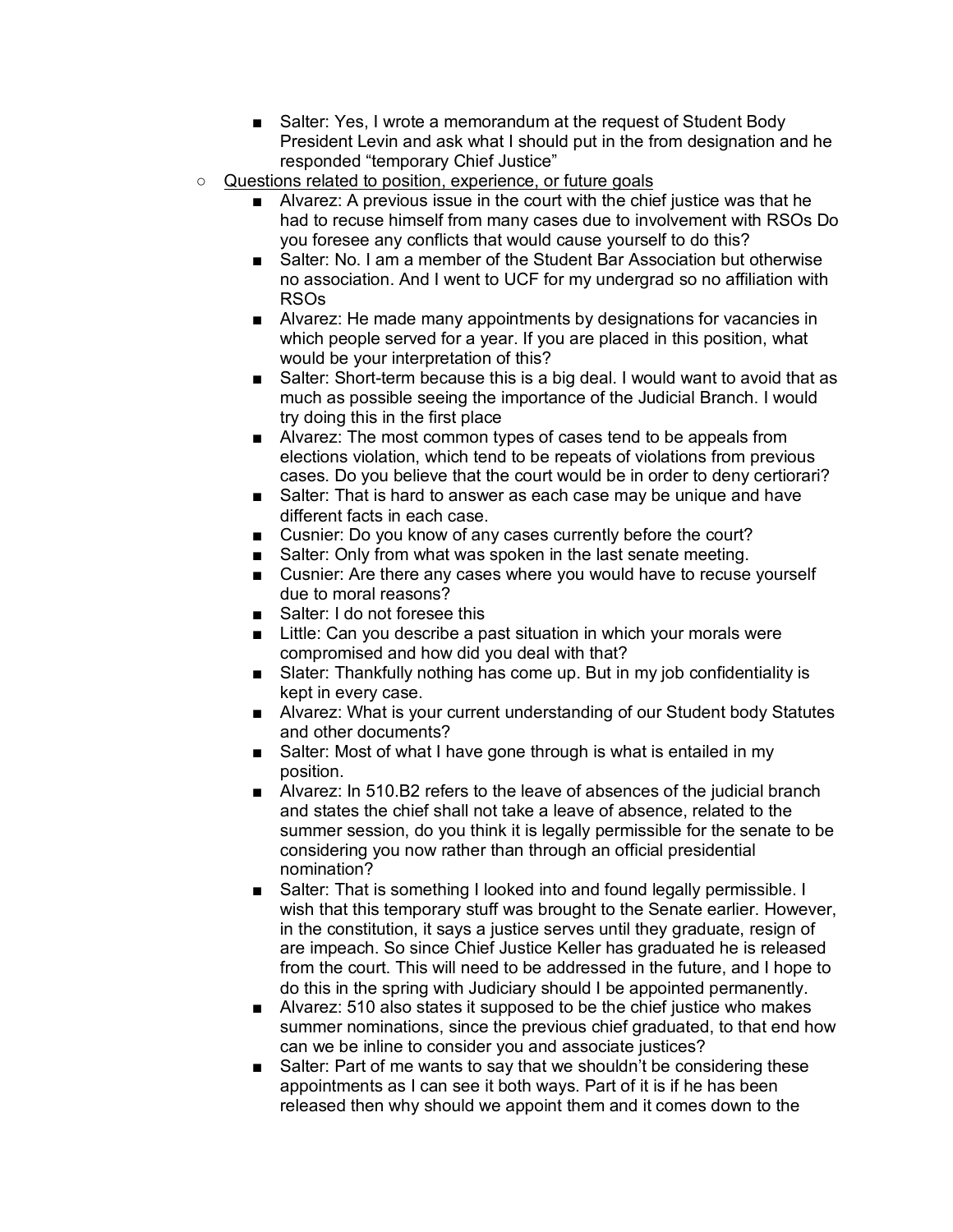timeline of when the former Chief Justice discussed nominations with the Student Body President

- Little: Any communities you plan to protect or advocate for?
- Salter: Everyone, no bias to any one group over another.
- Gnanam: What vote on the 2015 case on same-sex marriage, Obergefell v. Hodges?
- Salter: I would have been in the majority
- Gnanam: What would your vote on Bostock v. Clayton County had been?
- Salter: I would have been in the majority in banning work discrimination based on sexual orientation
- Alvarez: Many argue we use judicial supremacy, do you subscribe to that string of logic? If no, why not?
- Salter: No because I see the Judiciary as interpreting the law and making sure it is properly applied. If the court interrupts different from the original intention then it is up to the legislature or executive to fix it. So Yes I do subscribe to judicial supremacy in these decisions.
- Alvarez: Our SGA website has opinions from previous justices through 2011, do you plan to review them prior to making decisions?
- Salter: Yes I plan on doing both
- **Alvarez Moves to go onto question on character, Cusnier seconds**
- Questions related to character or any other questions
	- Alvarez: About the June 23rd memo, please clarify to the committee to why you listed yourself as acting chief justice rather than a nominee when drafting that letter? I would like to the know full story from your perspective.
	- Salter: I want to apologize because in hindsight that was not appropriate. I had been in contact with President Levin and he asked for help. And when I asked him what I should put on it he said this so that is why I put that.
	- Cusnier: Why do you believe you are the best fit for the job compared to other applicants?
	- Salter: I believe I have more of a leadership attitude and have improved time management skills with not only myself but for the other justices. I feel completely confident in keeping up with communication with the other justices and being a leader.
	- Alvarez: Normally when we receive forwarding letters, we receive resumes. Due to the circumstances, we have not in this case. What are the experiences that make you fit for the job?
	- Slater: I have been involved in the legislature prior to law school. I work as a policy intern previously with a tourism agency. Once in law school, I worked in a similar capacity with a lobbying firm. In law school, I have learned how to do that job of writing briefings concisely. This fall I worked as an intern in the house. Currently, I am working for a national senate committee on election law. At the end of the day, it is about research, interpretation, and using the facts to create opinions. I plan on using all of these in my future position.
	- Alvarez moves to enter deliberations, Little seconds
	- Alvarez Withdraws
	- Gnanam: What education have you experienced in regard to the LGBTQ+ community? If none, how do you plan to educate yourself on this community?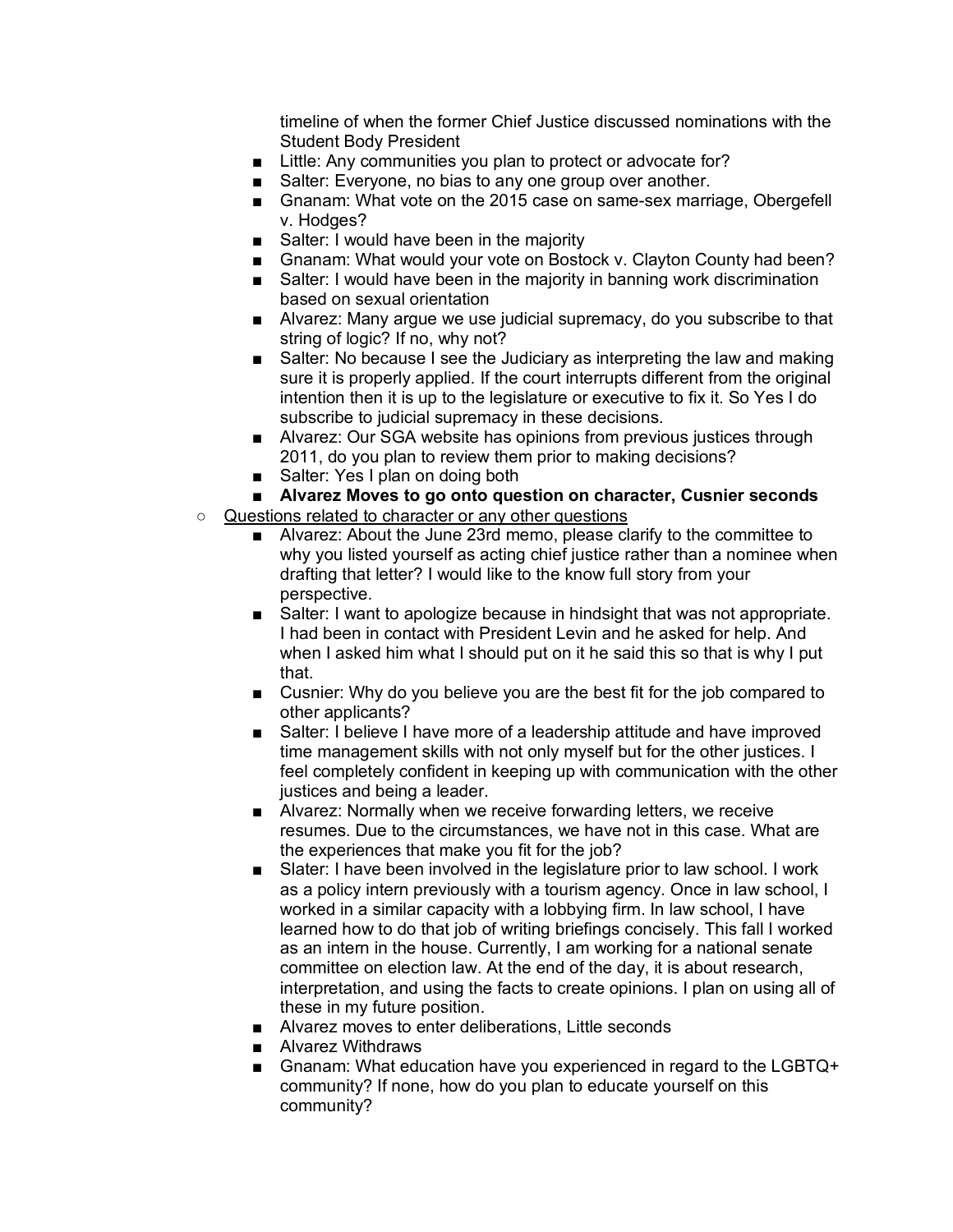- Salter: I have had much but I plan to do a lot of research involving court case to focus on the legal problems the community faces
- Gnanam: How do you plan to be fair and impartial to such a diverse student body that may have beliefs that go against your beliefs.
- Salter: Taking the person away from the situation and not looking at who but the facts of the case and the law and taking personal opinions out of it as that is not acceptable. I will focus on the facts and how they fit into the law
- Gnanam: What does discrimination mean to you? How has your legal experience shaped the definition for you/ what is your experience with discrimination cases?
- Salter: If there is a group of 5 people and 1 in treated differently. I know that this can come from certain identities. Discrimination is the different treatment of someone. In the legal capacity, I have not dealt with this, working in the legislature, which is mainly focused on election law.
- **Alvarez moves to enter deliberations,**
- **Little seconds**
- Closing:
	- Salter: Thank you all for having me. I know there has been confusion and I apologize. I want to reiterate my ability and passion for serving in FSU SGA. Serving would be an honor. I know this committee is super important and I want to make sure everything is based on applying the right law and I want to focus on representing FSU. I think that I have the skills necessary to run a good court and look forward to working with you all
- Deliberations
	- Alvarez: If the committee members have not read my statement of dissent I will summarize it now. On this basis, I cannot in good faith vote yes. I do believe that she will return in the fall in the proper format and her answers should be considered then. On the basis of the balance of powers and the plain language of our documents, I cannot move forward with the current candidate with these circumstances. To some level, she had agreed with this. So I will be voting no.
		- REFER TO STATEMENT OF DISSENT
	- Chabot: The statue says chief justice cannot take leave of absence over summer, but chief justice is gone over summer. How can we clear up this discrepancy? She was a good candidate and sticks to the letter of the law, however, is this legal? We are in a grey area.
	- Little: I share Senator Chabot's sentiments in that I think we are in a legal and moral grey area. I understand Alvarez concerns with 510 however seeing how we have confirmed multiple justices already, would we be doing a disservice to those people and the Chief Justice if we chose not to confirm them. I agree this is a grey area but would we be doing a disservice by not confirming them, On a different note I agree that she was very objective and good about referring to the law
	- Alvarez: For permanent vacancies, the only avenue is a presidential appointment within 6 weeks. 510 is only about leaves of absence of sitting justices. In the precedent that we set, it is better to correct incorrect precedents than follow that incorrect precedent. I think it is our job to hold ourselves to our constitution regardless of the decision of the senate. If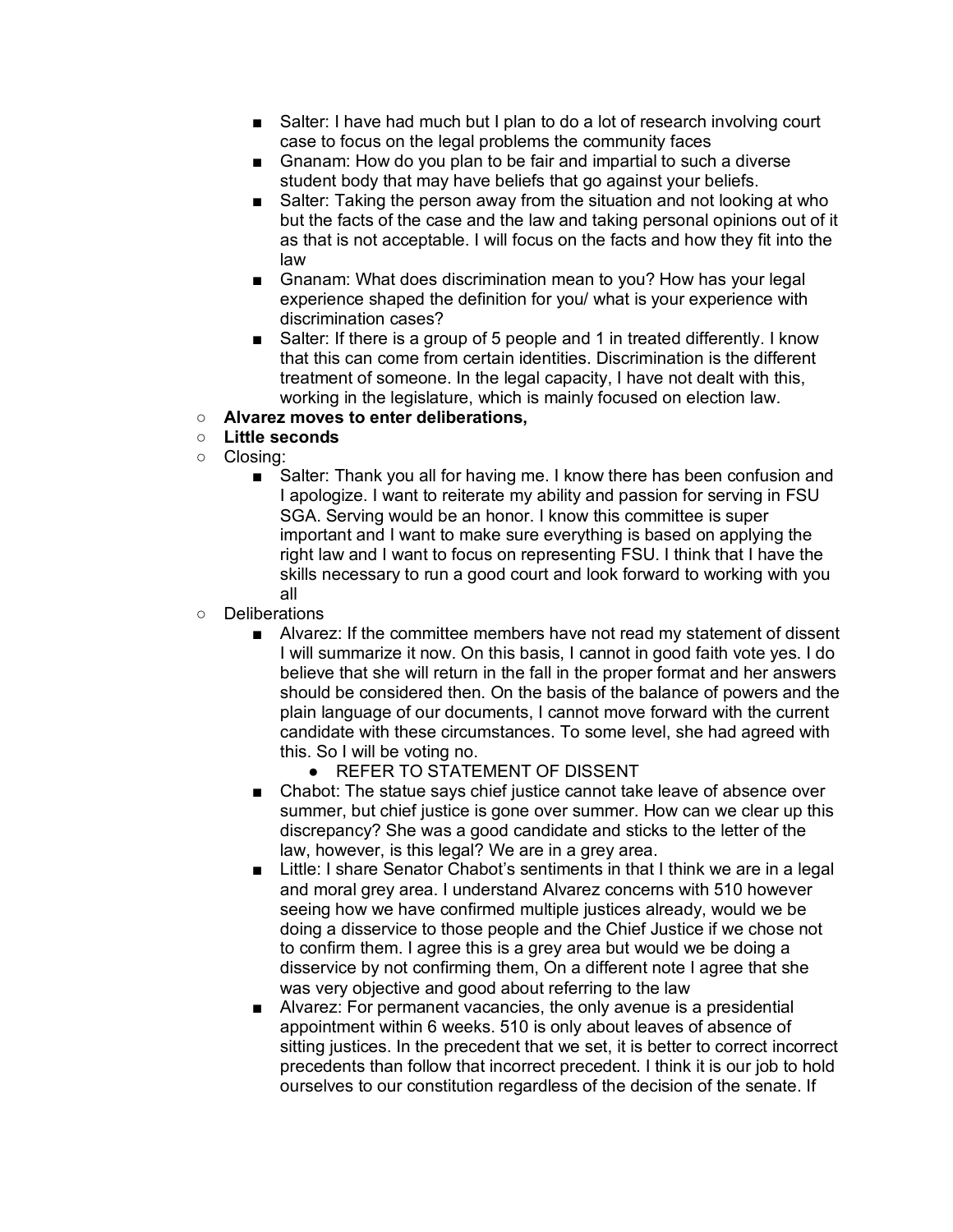the proper procedure had been followed then this wouldn't have been as big of a deal.

- Chabot: With that clarification, I can not vote in favor. I think that she is an amazing candidate and would be perfect for the job had her appointment been legal, but seeing as how this appointment would violate our statutes I can't in good faith vote yes. I hope that she returns in the fall under the correct procedures.
- Cusnier: Personally, I agree with everything that has been said. The only worry I have is that already appointed previous candidates would be left without a leader. I don't want that to backfire however I do not what to go against our law
- Alvarez: This is already covered in our constitution. The Student Body President shall appoint an acting Chief Justice from the associate justices in the vacancy of the position.
- Cusnier: That brings forward a concern. Ms. Salter is obviously a good candidate. By not forwarding her we are put in a position where there may not be a good leader in the position.
- Little: I agree with Senator Cusnier. The process for the three Associate Justices weren't as thorough and so given that we have through interviewed her I feel more confident appointing her to the position over the others
- Alvarez: I double-checked the statute and 510c3 shall be on notice that their term ends for this year on July 31st or July 1st if we go on the law school calendar. If we pass or fail her, in both scenarios the timeframe would be very limited in scope and I don't think that it would be enough time to make decisions. I understand the concerns but because of the timeline and ambiguity of 510 I don't believe we should revert to a false precedent.
- Little: I have confidence more in this candidate than the other three that have been confirmed given the depth and scope of her interview today
- Cusnier: I believe we should forward this candidate because (1) we have already confirmed the other three and (2) we do not have much time for them to make decisions. Forwarding them now would allow them to get acquainted with the position. Not confirming her would be a disservice to them.
- Alvarez: With the concern of the Student Body President appoint one of the current three, this is the point I raised on the floor with all of them being sent here rather than hearing them on the floor. We should hold ourselves to a higher standard than what was done on the floor. I believe that when they return in the fall in the proper format, there is nothing stopping them from meeting informally beforehand to work together and discuss future plans. Nothing is stopping her from coming back in the fall and showing her dedication to this position. I stand by what I have written and said and that the way they were forward should mean that we don't confirm her
- Gnanam: These questions that I asked were crafted in understanding implicit bias in regards to the LGBTQ+ community. That involved not understanding what these cases were and the importance of these cases. Her limited knowledge is very concerning and frustrating. Since there is such a sensitive case on the docket it is very concerning what the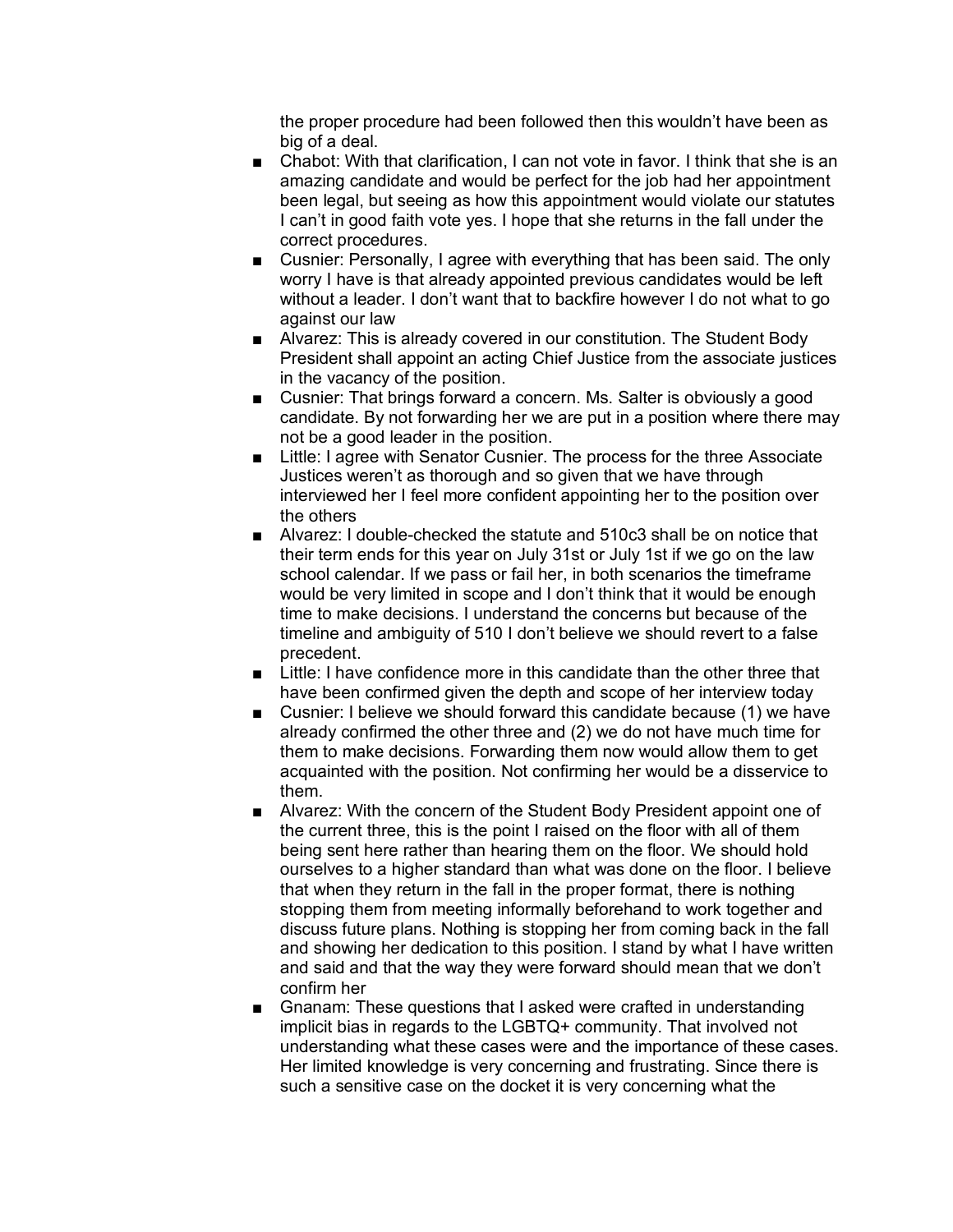repercussion of this could be. I don't feel comfortable having her preside over this case.

- Chabot: I have confidence in her ability to put aside her implicit bais and follow the letter of our rules and statutes as she stated multiple times in her interview. In the case on the docket, our Rules are very clear that we may remove a sitting senate president for any reason the senate believes in necessary and I think she will see this in our rules
- Alvarez moves to forward the candidate, Cusnier seconds
- Vote
	- Alvarez- No
	- Chabot- No
	- Cusnier- Yes
	- Gabriel- Yes
	- Little- Yes
- **RESULT**

# ■ **CANDIDATE PASSES**

# ● **Evidence Presentation from the Subpoena**

- Leckie: I have received communication from the Attorney General regarding the Subpoena
- Alvarez: I am willing to agree that 24-hour notice should be given. I disagree with the requirement for a signature from President Daraldik. I was wondering If the committee would be open to reintroducing the subpoena with these corrections
- Little: I agree that we should reissue the subpoena
- Cusnier: My only worry is that considering this is the last meeting of the committee, would this become an issue that would be delayed to fall. Would there be someone who would take this over? What is the goal?
- Alvarez: If we introduce another in a format acceptable to exec, the soon we get this info the better. It would allow people to read over this information and make decisions. Depending on the contents, the decision regarding this will be put off to fall. I think it is in the best interest of issues a subpoena that is enforceable so that we have time to make a decision and move forward in the fall
- Cusnier: What will happen if this subpoena is found out of order yet again?
- Alvarez: I am open and willing for the chair to call another meeting, say Friday. I am disappointed that we were unable to get this prior to senate. We could even have this information presented to the Senate tomorrow. With exec taking the position of selective reasoning, I believe that we should continue to push forward. If we are open to it I believe it would be best to meet again this week or to even have them presented tomorrow in Senate. This is a question for the chair but there may be standing for the info to be sent to the chair and then distributed. In that case, it would be 24 hours upon reception of the subpoena. I think the best options are to set a meeting this week and have them presented there or having the documents sent to the chair in a certain window of time. I think the latter would be best.
- $\circ$  Leckie: While I do think it is legally permissible to send the documents directly to me but I think it would be more proper for them to present them themselves to the committee at a different meeting time. I would like to hear the opinions of the committee
- Little: Can you repeat those options, please?
- Alvarez: 1) Have the chair call a meeting for Friday and set the time for the evidence to be presented then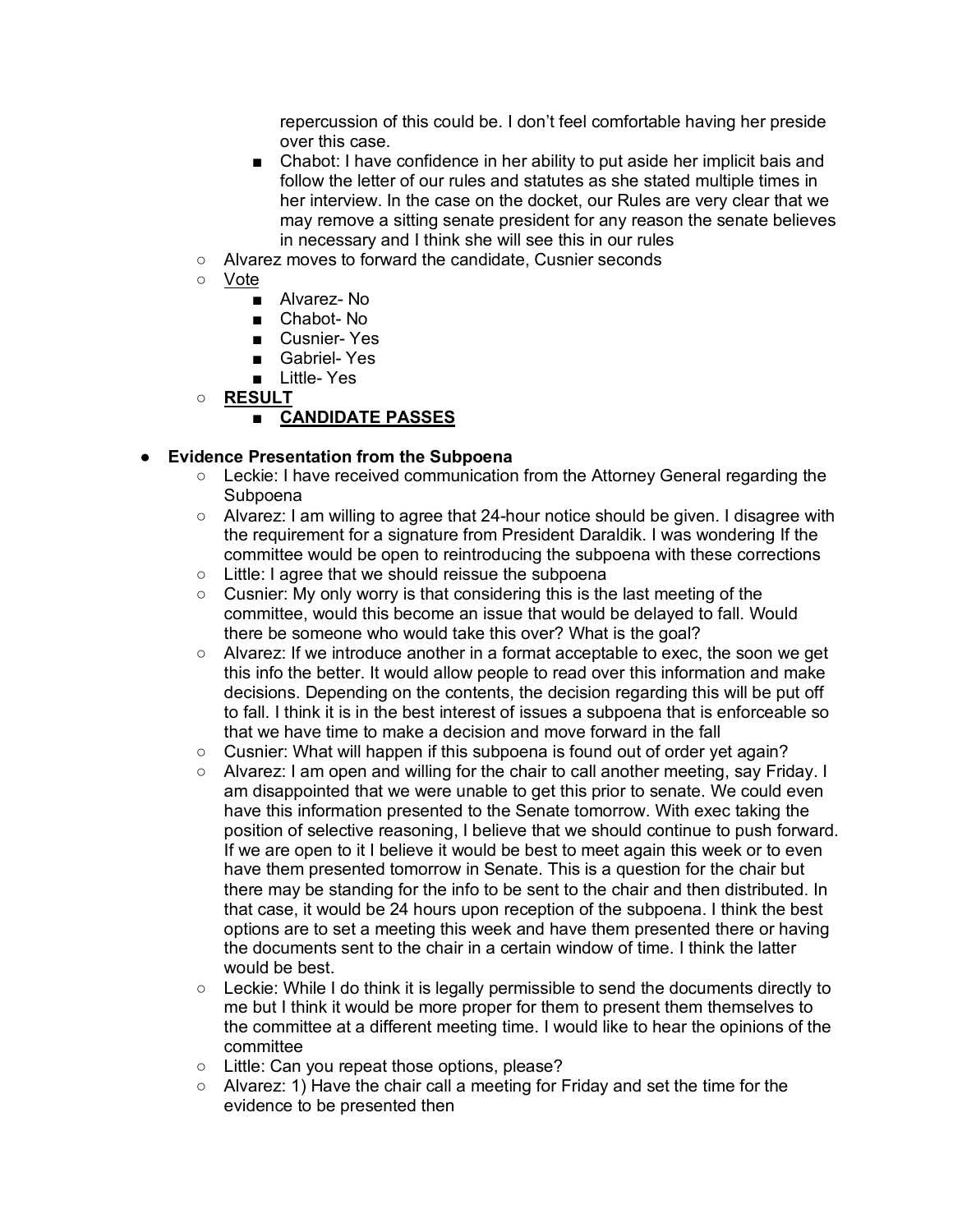2) Set a 5 pm deadline for tomorrow and send those documents to the chair directly for distribution to the committee and allow the senate to review these before the full Senate tomorrow.

- Cusnier: I briefly reviewed the AG response and he made quite the argument about lacking the senate president signature. Do we know if we will have his cooperation and signature?
- Leckie: Based on my conversation earlier, he would be willing to sign if it is sent
- $\circ$  Little: If we do the first option and wait, if there is anything that is a violation, that issue is carried to fall correct?
- Leckie: Yes
- $\circ$  Little: Then I agree that the second option would be better, but we would present this to the full senate with many leaving after this meeting and I think that may be an issue
- $\circ$  Alvarez: Either way decisions would be made in the fall. My reasoning for leaning towards the second is that if there is anything, the senate can be aware of anything before taking any action on things pertaining to the executive branch.
- Chabot: I tend to lean on the side of waiting since we have a lot of important legislation on the docket. I would hate to see that get delayed by this, especially if the subpoena reveals nothing.
- Little: If anything were to turn up, could we still consider those documents next week even if we aren't meeting?
- Leckie: Theoretically I believe we could meet next week if necessary
- Alvarez: Both the verbiage of the original document and the future documents requires them to produce the documents not present them. Should the documents be produced he would have the right to speak on them if he wishes. It does not mandate him to speak but only for the documentation to be produced.
- Leckie: As long as there is an opportunity to speak on the issue I don't have an issue
- Cusnier: I worry about having this come about tomorrow considering the amount of legislation on the docket. I think that having this being produced on Friday would be best. It would be a disservice to further delay legislation to the student body.
- Alvarez: If we had these turned in by Wednesday and the documents are sufficient for charges, there is nothing statutorily that can be done in one senate meeting. I don't foresee this having a large impact on the Senate on Wednesday.
- Chabot: It seems like we are coming to a decision-making point so I would like to hear from the members what they think the date should be
- $\circ$  Little: I think Wednesday. I agree with Alvarez in that the only time hindrance is if President Levin were to speak on these documents. We owe it to the Senate to be honest with them and transparent. Bringing this info, if any, to the public is what we should strive to do
- Cusnier: After clarification for Senator Alvarez, I think it should be for tomorrow echoing Senator Little. My worry was the number of things we have tomorrow but thank you to senator Alvarez for clearing that up.
- Chabot: I think that we are in agreement for tomorrow by 5.
- Little: Now that we are in agreement, should we now contact Pres. Daraldik with notice for signature?
- Leckie: I know he is in meeting right now but I am in communication and confident that he will respond promptly
- Little: I would like to open it to the entirety of the date in question as we discussed yesterday. I would like to hear from the committee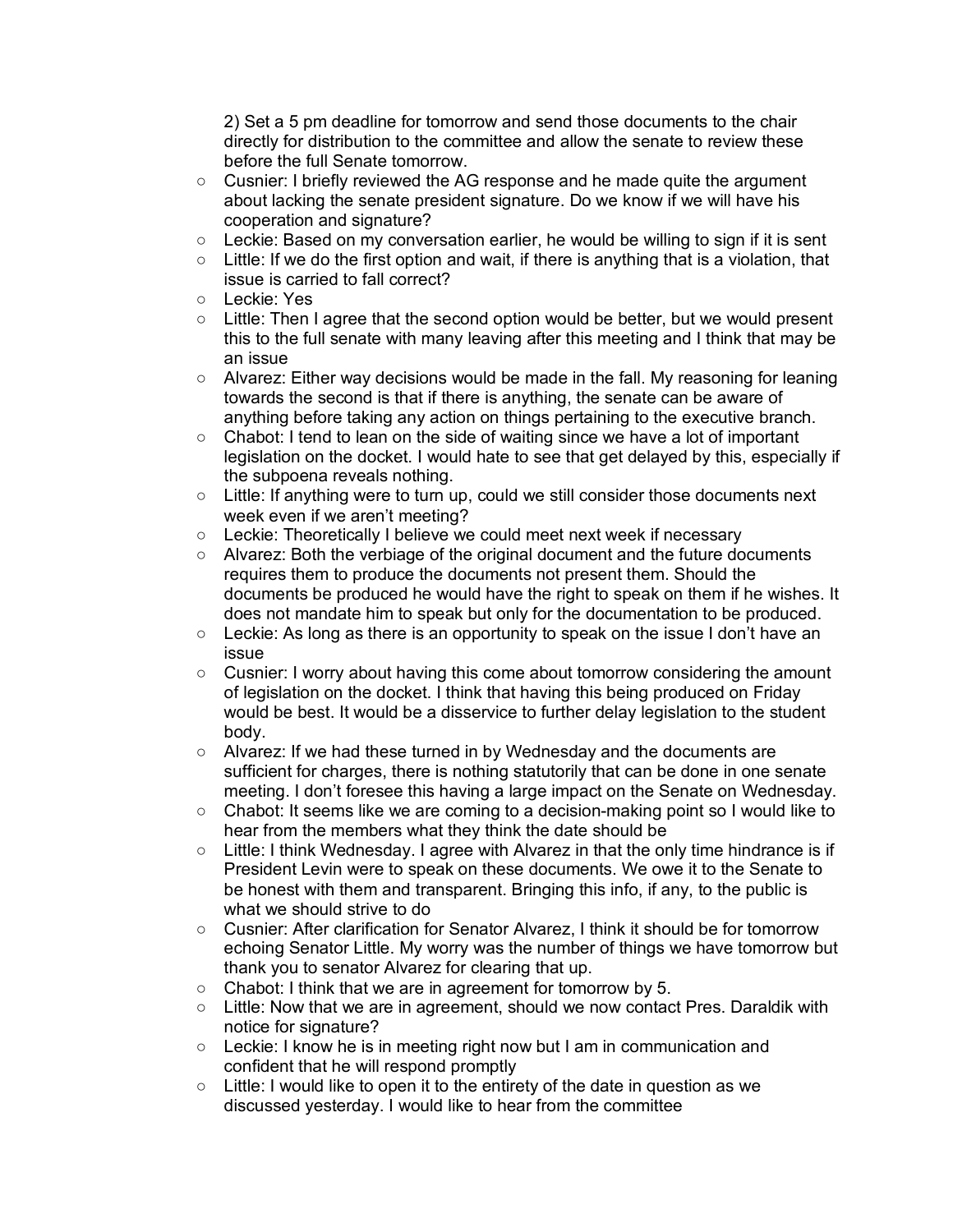- $\circ$  Alvarez: I still think that the original phrasing is best since that would be a longer time frame and more difficult to obtain and go through. If others disagree I am not opposed, but I think there may be other complaints from exec about compliance
- Little: With that, I am more hesitant to change it. Would it be possible to request documentation from the entirety of the 7th without doing the same for the 8th?
- $\circ$  Alvarez: As precedent, I think that it would be best to do both. However, it is up to the wording of the subpoena. I think for consistency the request should be the same except for the issues brought by the attorney general
- $\circ$  Cusnier: Looking at the date it's actually the 8th and the 9th so that needs to be changed
- Alvarez: thank you!
- **Alvarez moves to Subpoena** (ATTACHED AT THE END OF THIS DOCUMENT)
- **Chabot Seconds**
- **No Objections**
- **Vote**
	- **Alvarez- Yes**
	- **Chabot- Yes**
	- **Cusnier- Abstain**
	- **Gabriel- Yes**
	- **Little- Yes**
- **Motion Passes and Subpoena is issued**
- Alvarez: I want to reiterate what I said yesterday. You all have been great to work with and I hope to work with all in the future.

# **Unfinished Business:** X

## **Committee Legislative Round Table:** X

## **Final Announcements:**

- Leckie: I am proud of you all and its been great working with you all. I think that people are nervous but you all have made good decision
- Chabot: I love you all dearly. Please take care of yourselves and make sure you are hydrated and eating for tomorrow's meeting. I am proud of you all. The Board meets tomorrow. The replies I have gotten direct me to Attorney General Ready so I will contact him shortly. Take care everyone!
- Little: Thank you all! Thursday at 3:30 the survivors' advocacy ad hoc is meeting. You all have been important role models for me with how hectic this summer has been so thank you!

**Date and Time of Next Meeting:** X **Adjourned: 4:01**p.m.

Griffin Leckie